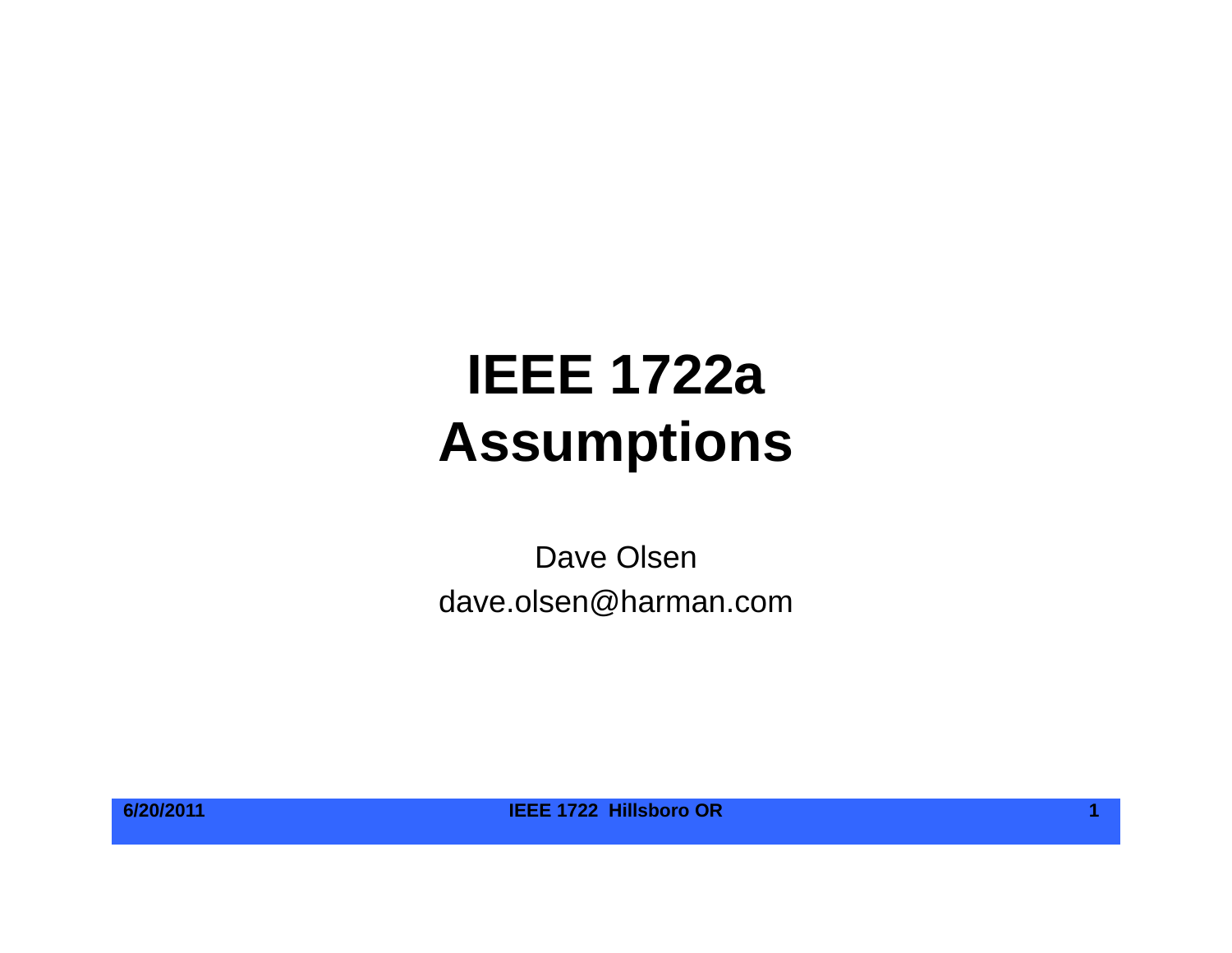## **Subtype Assignment Assignment**

- New subtypes
	- 0x02 AVTP Audio Format
	- 0x03 AVTP Video Format
	- 0x7a AVDECC Discovery
	- 0x7b AVDECC Enumeration and Control
	- 0x7c AVDECC Connection Management
	- –0x7d Media Clock Negotiation
- Note each subtype includes both control and data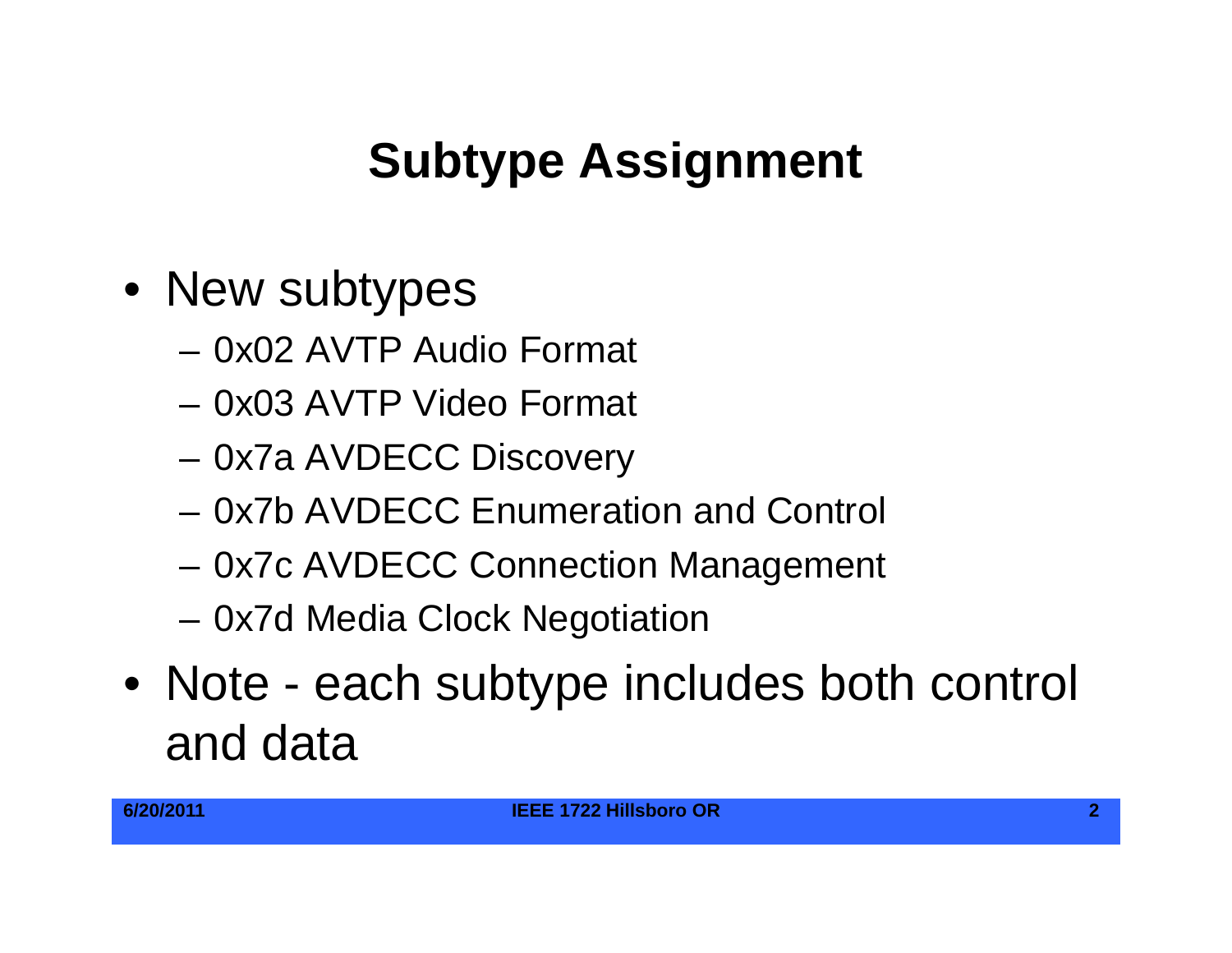## **AVTP Audio**

- Support PCM audio
- Event Markers
- DTCP Support
- HDCP Support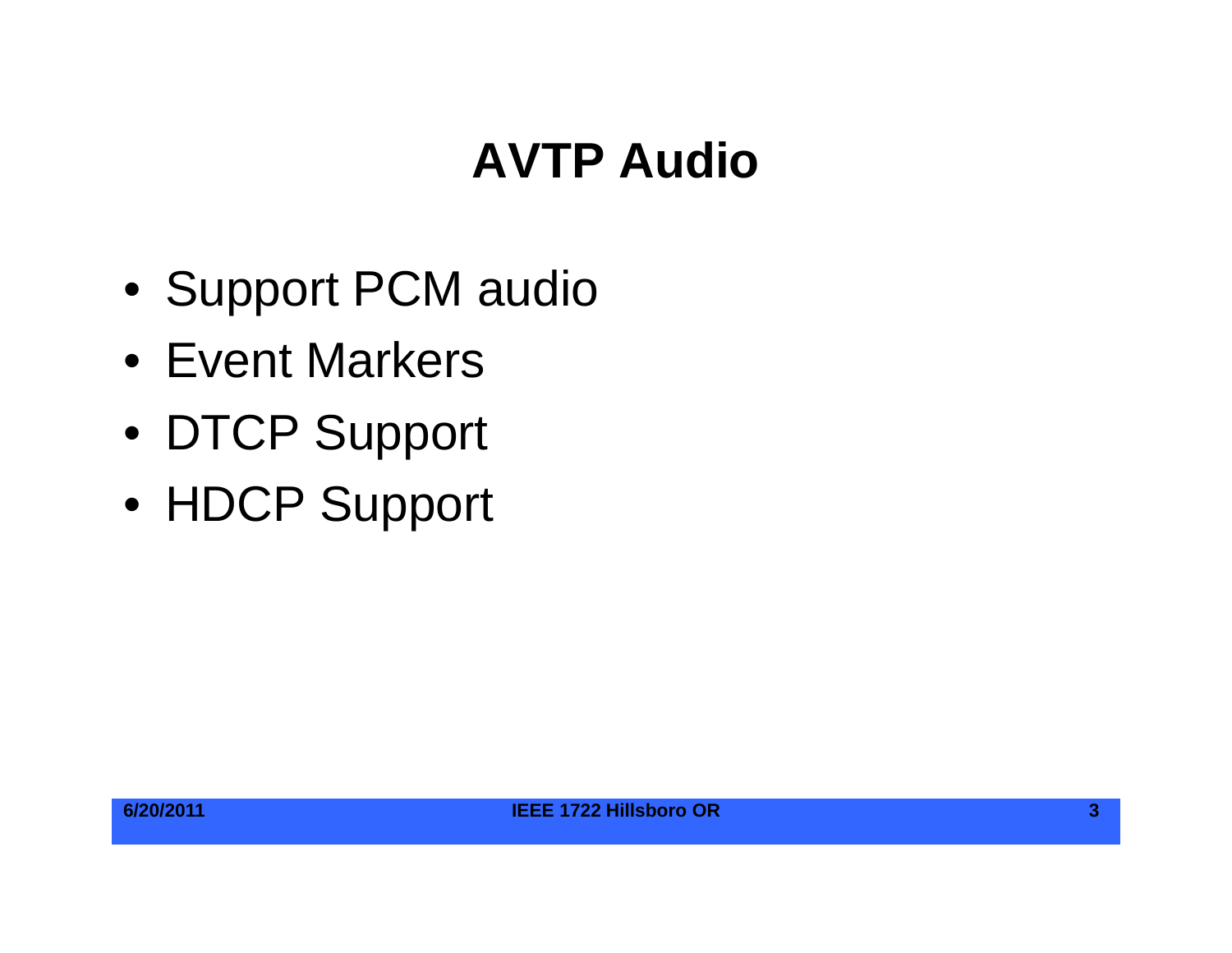#### **AVTP Video**

- Support MJPEG
- Support new native AVTP formats
- Event Markers
- DTCP Support
- HDCP Support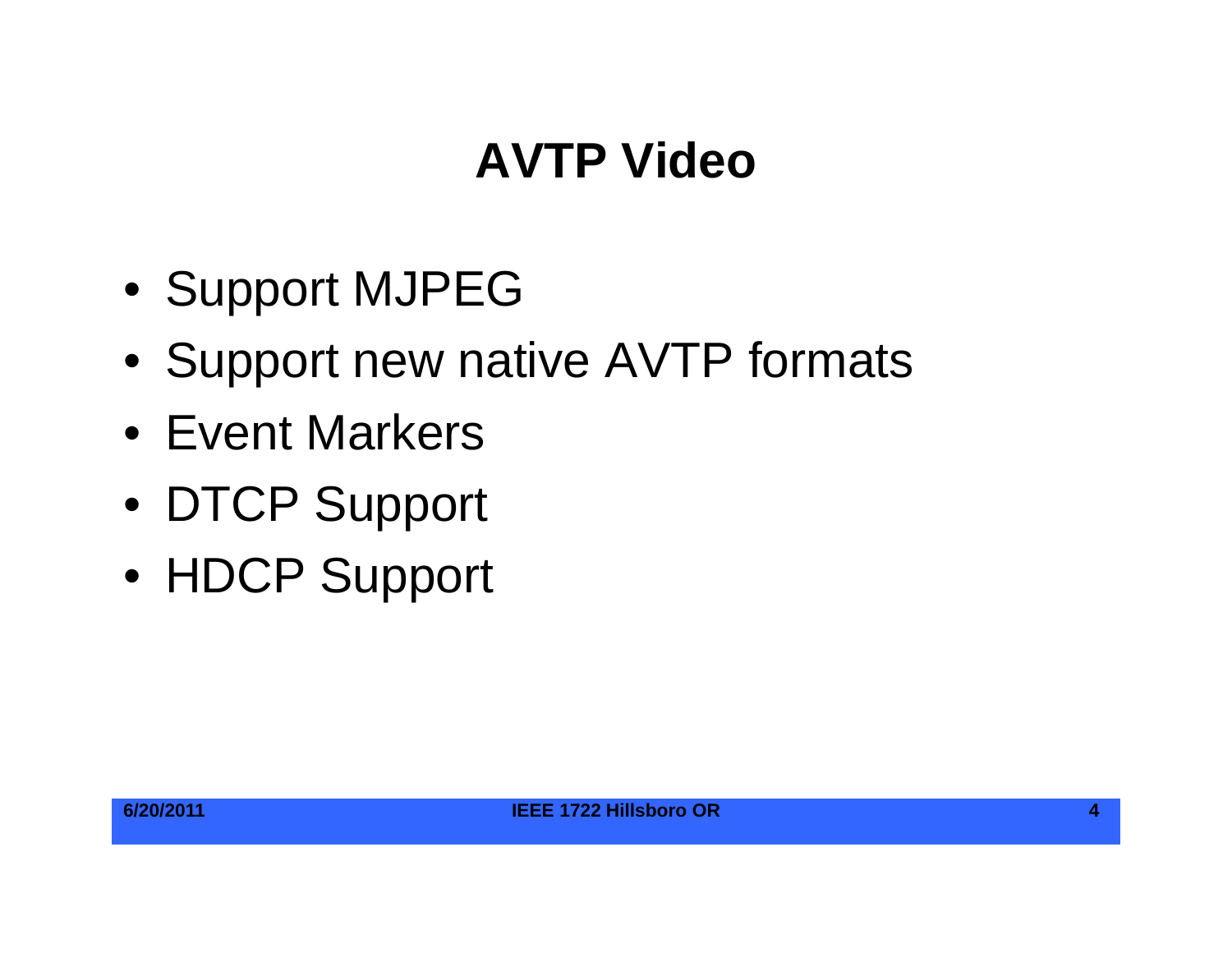#### **Media Clock Negotiation**

- $\bullet$ Need a divide by 1.001 clock frequency
- • Clock Quality field(s) need to be added between priority1 and priority2
- $\bullet$ Clock Quality should be determined by PPM drift over time and temperature
	- Larger temperature range should indicate higher quality
- $\bullet$ Do we need <sup>a</sup> tie breaker priority that is user settable??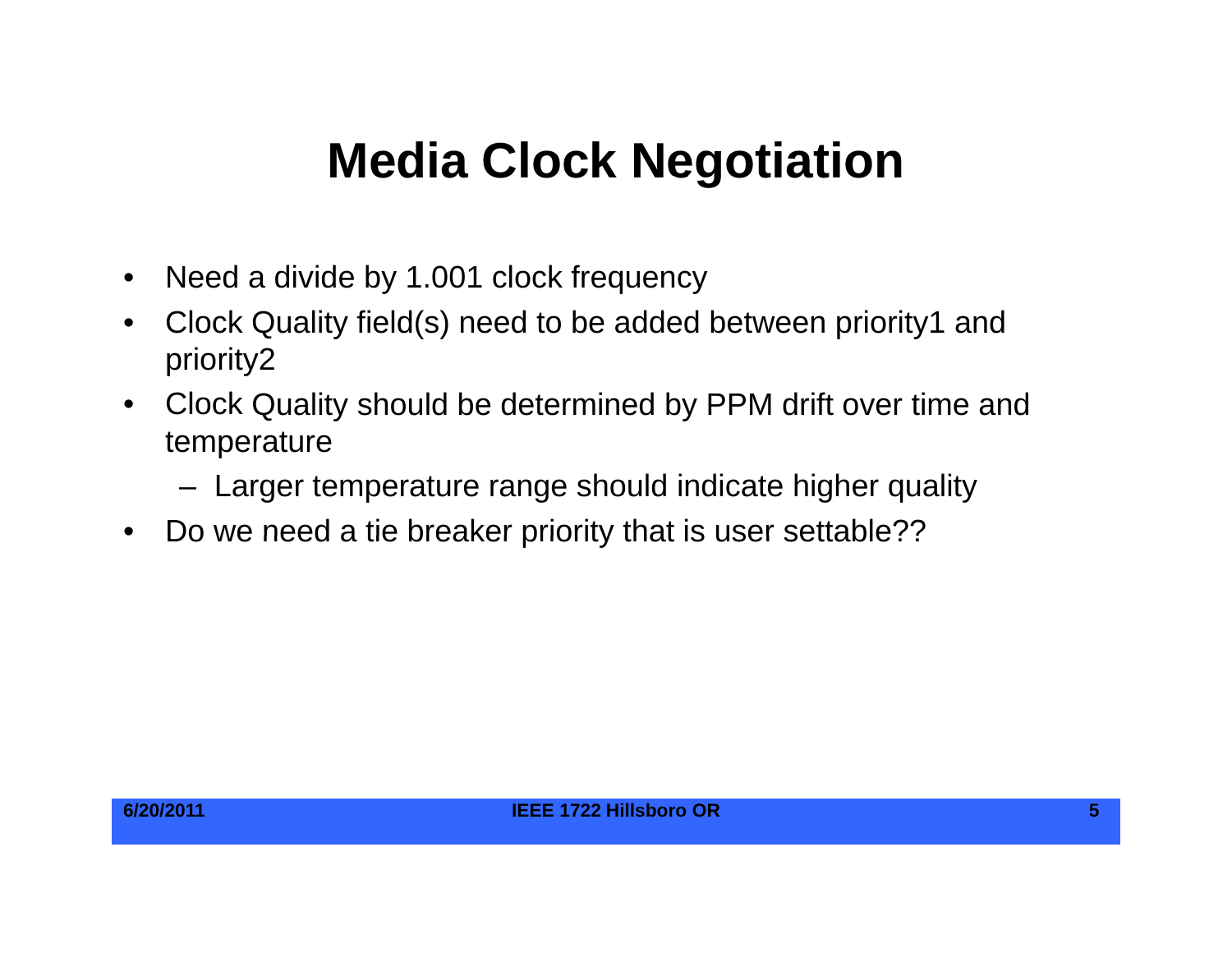# **Real Time Format Change (th HDMI bl ) (the HDMI problem**

- $\bullet$  Include markers to indicate change
	- Prechange indication??
	- Format identifier??
	- Formats are prenegotiated
	- One bit could set to indicate a change is coming and then reset to indicate the change is here
- •Required in AVTP audio/video formats
- $\bullet$ Add bits to 61883 base formats
- •Could this be used by the 802.1 multitalker problem??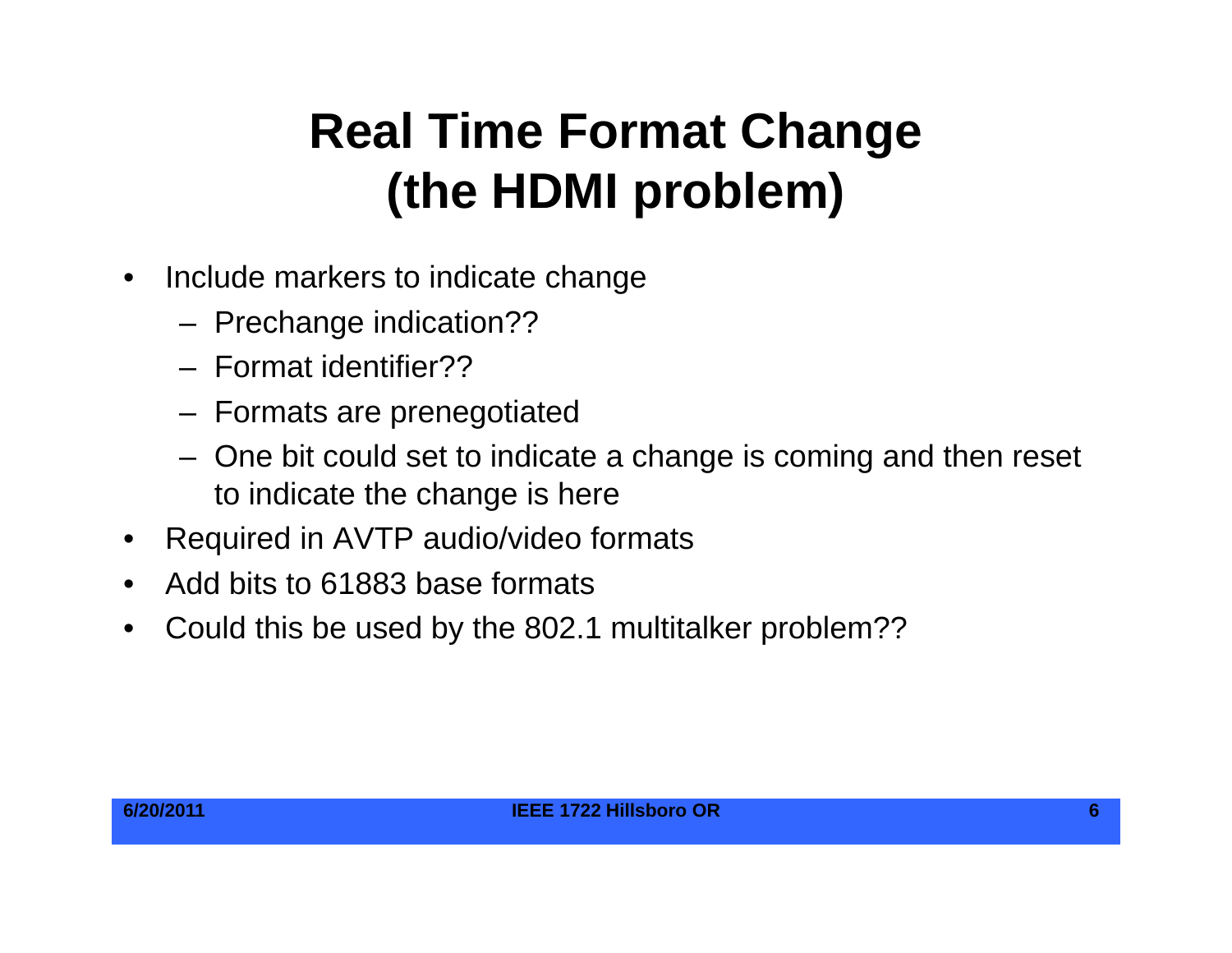#### **Standard Management V i bl /C t Variables/Counters**

- $\bullet$  Counters being considered
	- – Missing sequence numbers
		- Sequence number breaks
	- Bad presentation times
	- Stream packets received
	- Missed stream packets counter on a per stream basis
	- Unexpected stream packets counter
	- Late arriving packets
	- Others??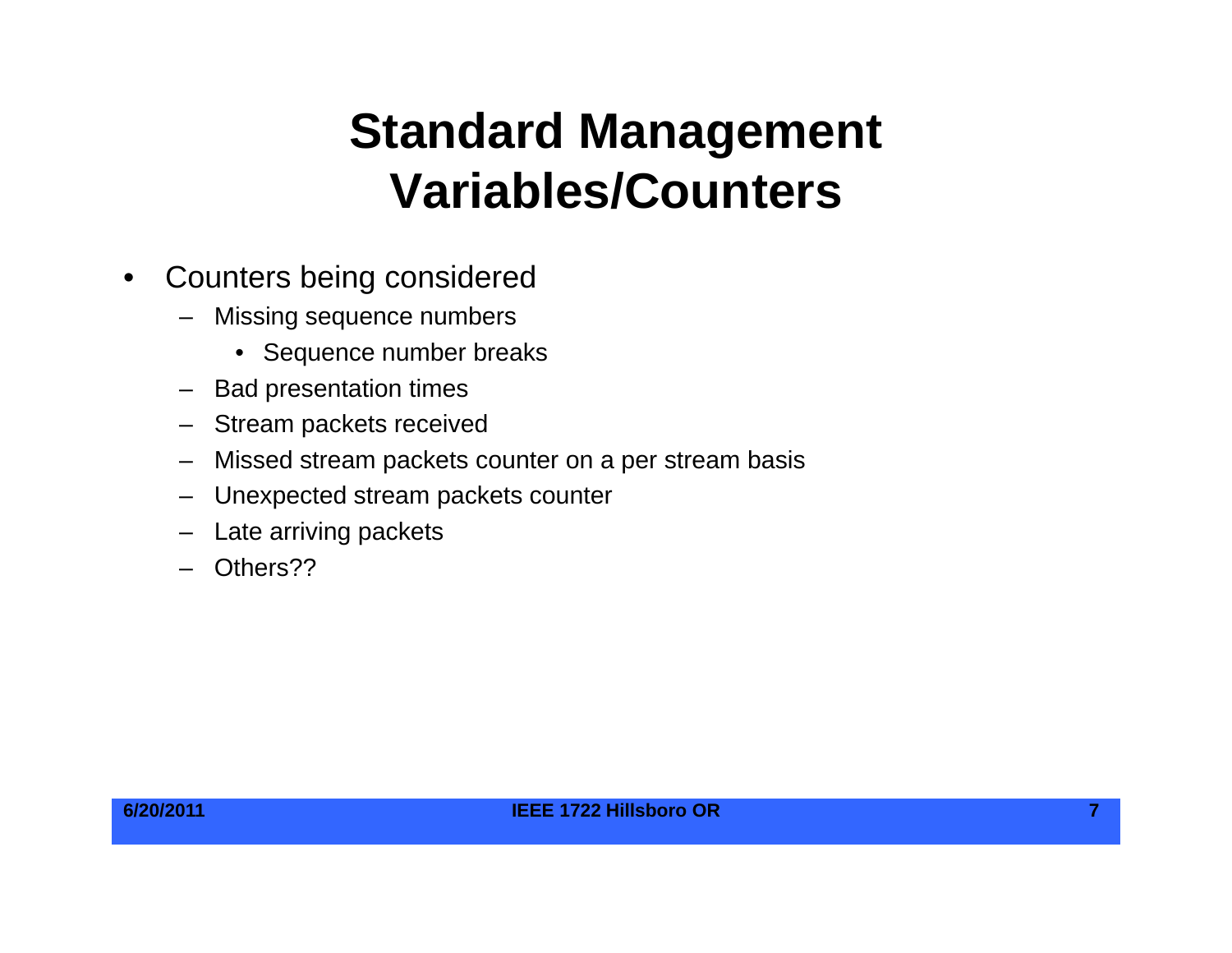## **1722 PICS**

- 1722 only (no 61883 specific PICS)
- Need PICS for AVTP audio/video
- Need PICS for MCN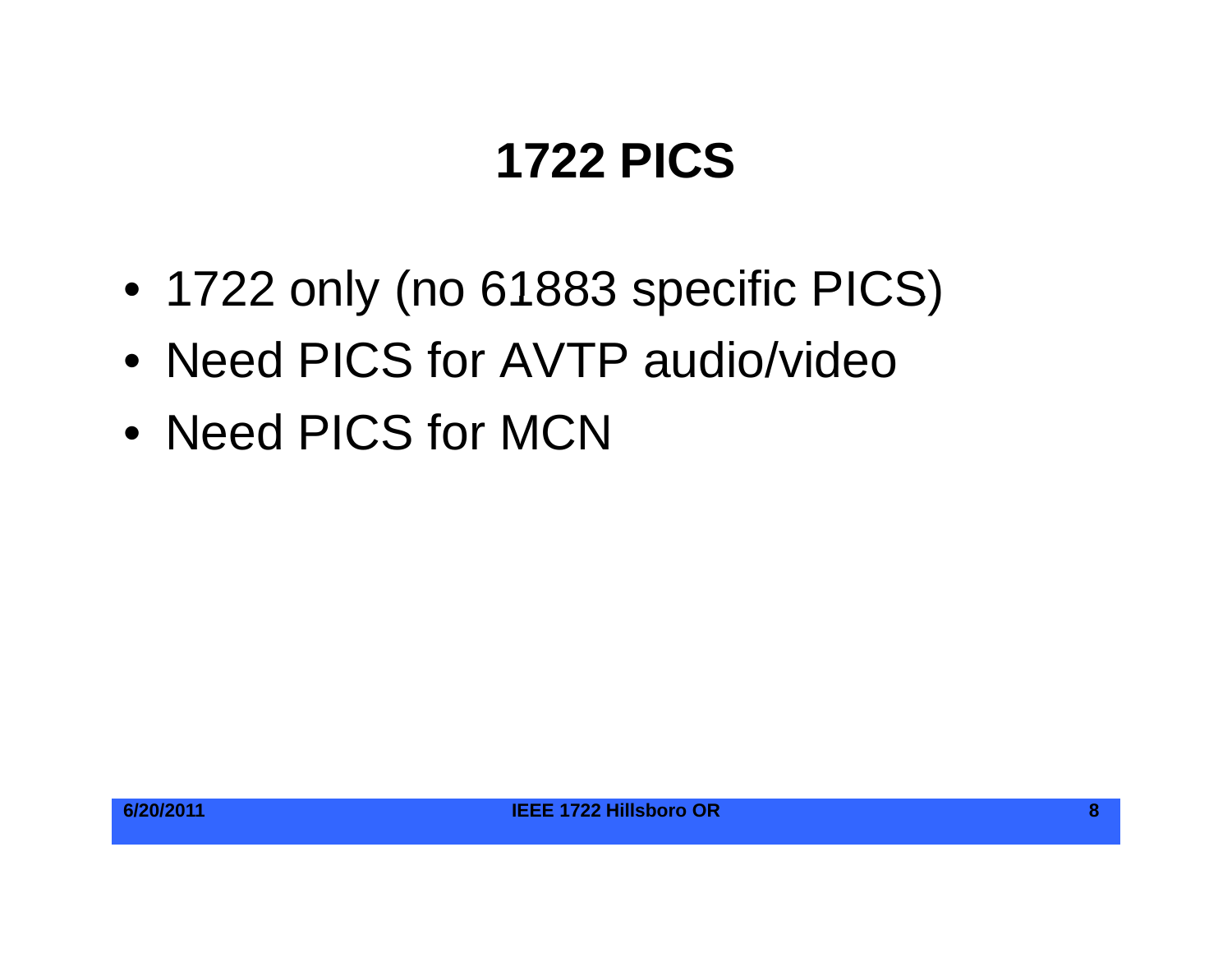# **DTCP/HDCP**

- Include bit fields to support DTCP/HDCP
- The DTCP spec uses the high order 2 bits of the sy field to support DTCP
- AVTP formats will provide 4 bits to be used by DTCP and HCDP
- Add 1 bit from <sup>a</sup> reserved field to support HDCP in the 61883 formats
- 1722 will not work with the DTLA to get approval
- $\bullet$  1722 will only provide what is needed such that someone else could get formats approved by the DTLA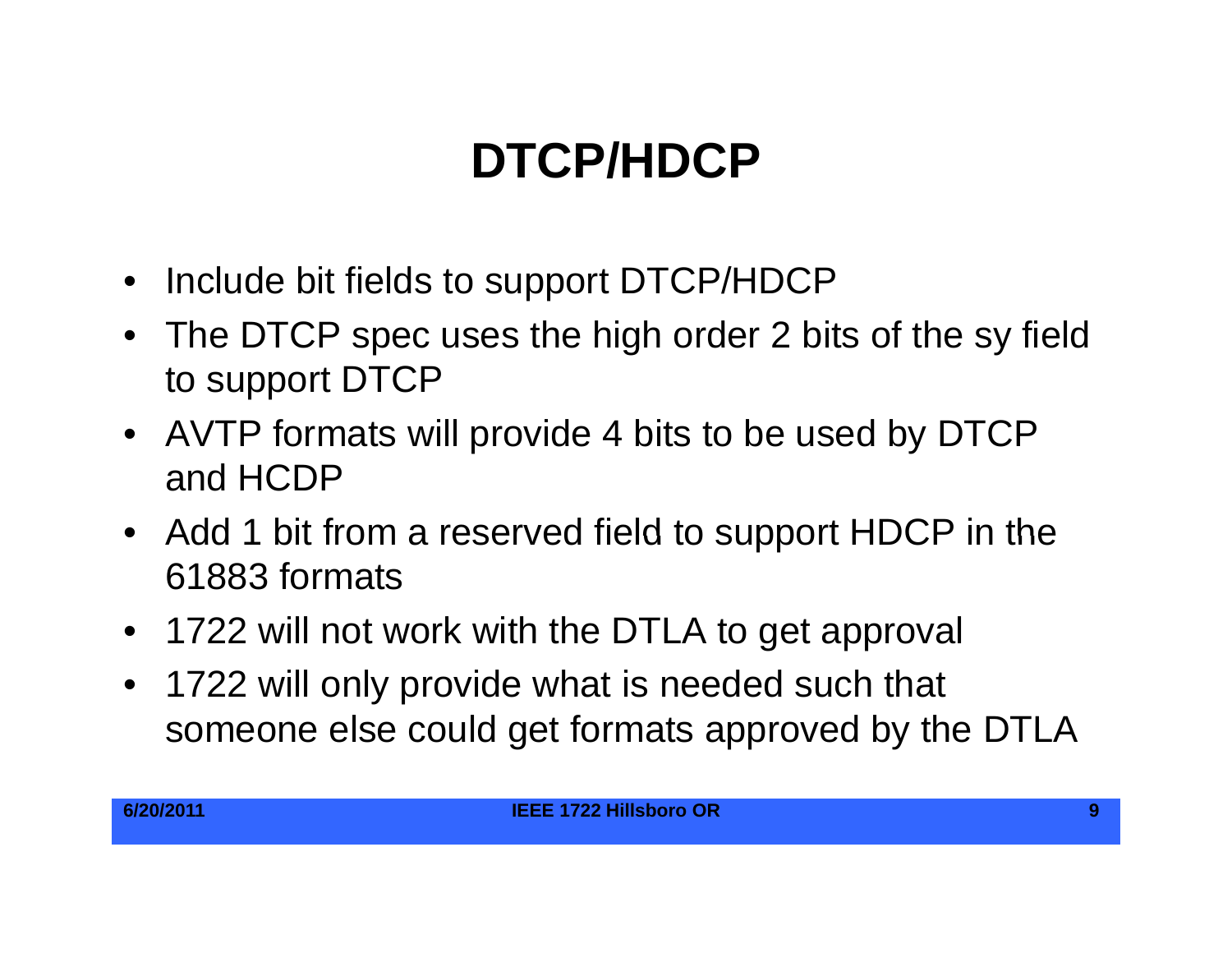#### **Automotive Support**

- CAN Gateway Protocol
- Flexray Gateway Protocol
	- FlexRay synchronization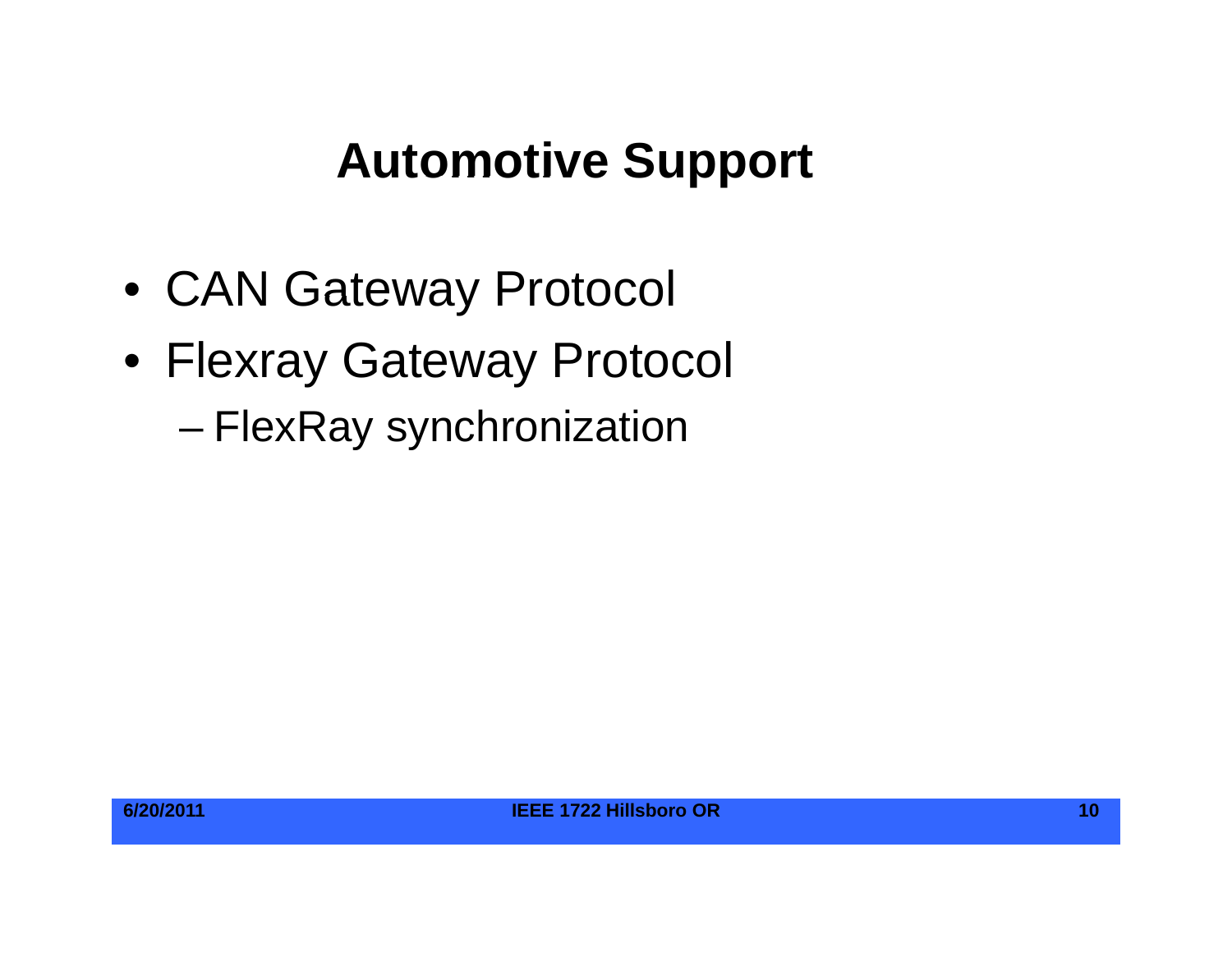# **Low Latency Security/Encryption**

- Informative Annex
- MacSec per link encryption
- 802.1X per LAN authentication
- DTCP end to end AES 128 encryption
- How do I secure a live performance?

–Class A Stream latency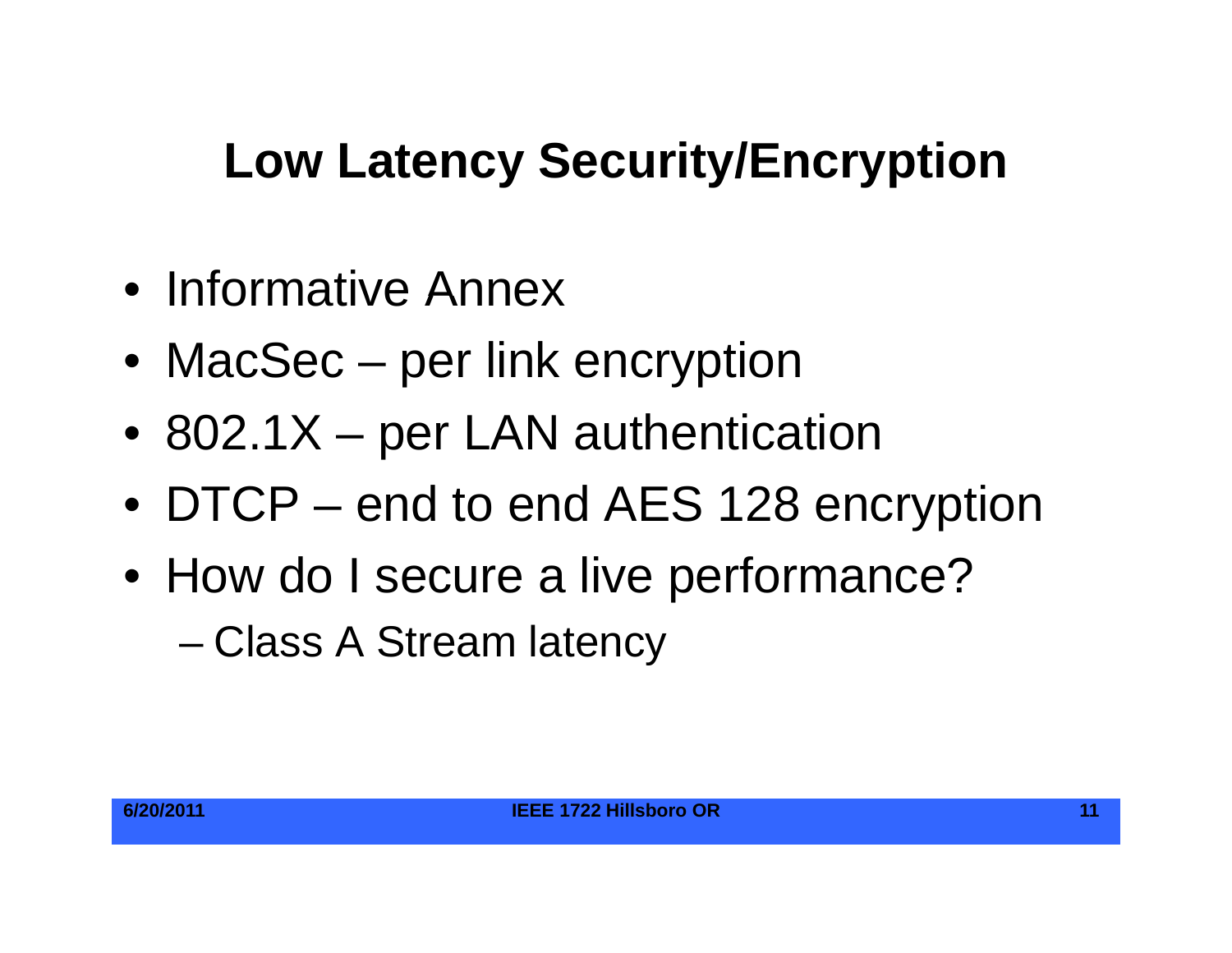## **Synchronization bits**

- Currently M0 and M1
- Do we need more bits? Maybe 4 bits
- M0 used for format change
- M1 used to synchronize external events
- Can we add these same bits to the 61883 streamin g formats?